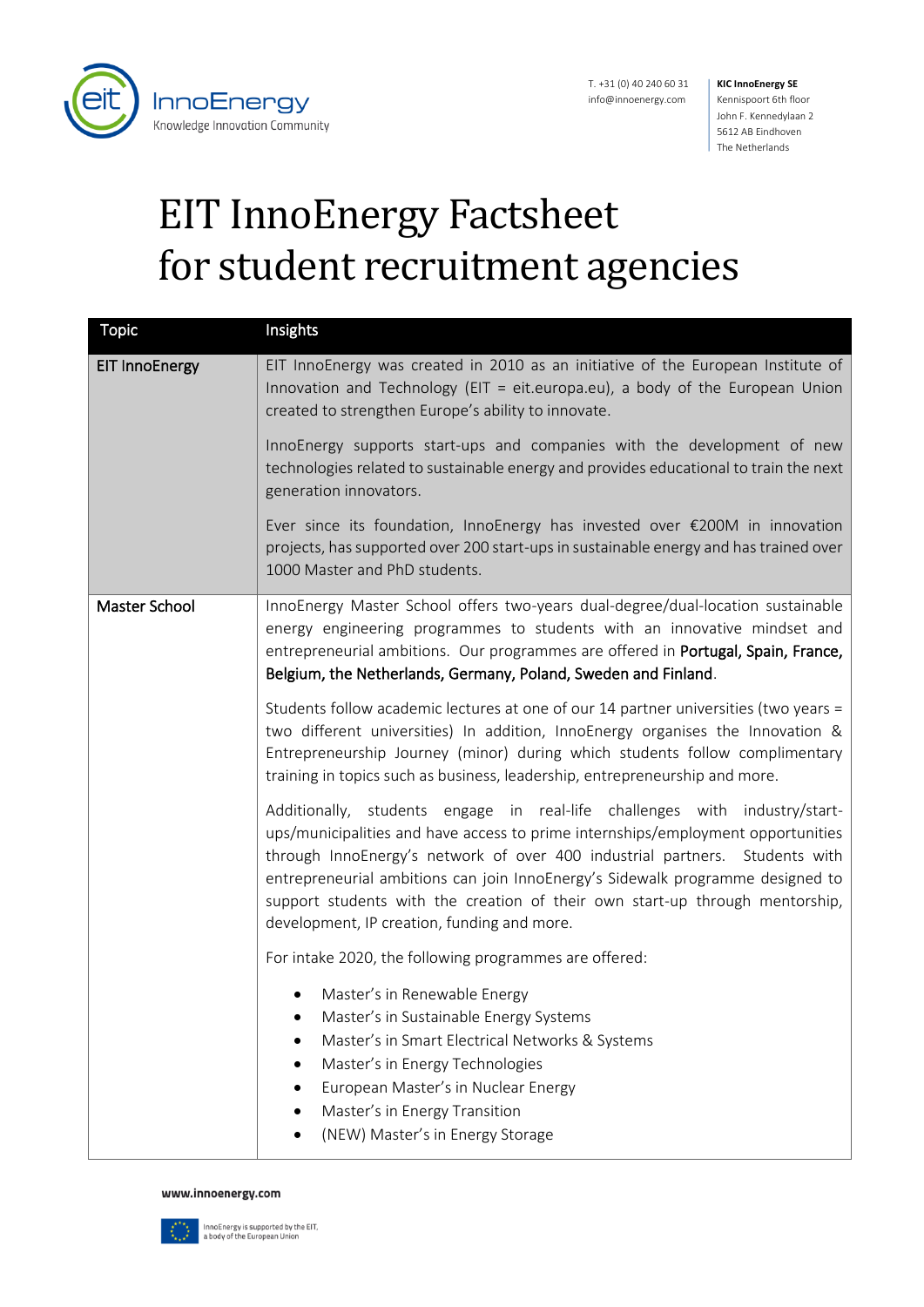| <b>Partner Universities &amp;</b> | EIT InnoEnergy cooperates with top technical universities in Europe, namely:                                                                                                                                                                                                                                                                                                                                                                                                                                                                                                                                                                                                                                                                                                                                                                                                                                                                                                                                                                                                                                                                                                                                                                                                                                                                                                                                                                                                                                                                                                                                                                                                                                                                             |
|-----------------------------------|----------------------------------------------------------------------------------------------------------------------------------------------------------------------------------------------------------------------------------------------------------------------------------------------------------------------------------------------------------------------------------------------------------------------------------------------------------------------------------------------------------------------------------------------------------------------------------------------------------------------------------------------------------------------------------------------------------------------------------------------------------------------------------------------------------------------------------------------------------------------------------------------------------------------------------------------------------------------------------------------------------------------------------------------------------------------------------------------------------------------------------------------------------------------------------------------------------------------------------------------------------------------------------------------------------------------------------------------------------------------------------------------------------------------------------------------------------------------------------------------------------------------------------------------------------------------------------------------------------------------------------------------------------------------------------------------------------------------------------------------------------|
| rankings                          | Instituto Superior Técnico; Lisbon, Portugal (#1 Portugal - Shanghai Ranking)<br>$\bullet$<br>Universidad Politécnica de Catalunya; Barcelona, Spain (#300 - QS World<br>$\bullet$<br>Ranking 2019)<br>École Polytechnique; Paris, France (#2 France - QS World University Rankings<br>2020)<br>Grenoble Institute of Technology; Grenoble, France (#16 France - CWUR<br>$\bullet$<br>World University Rankings 2018)<br>Université Paris-Saclay; Paris, France (#139 - QS Global World Ranking 2020)<br>$\bullet$<br>KU Leuven - Leuven, Belgium (#45 - Times Higher Education Ranking 2020 /<br>$\bullet$<br>#85 - Shanghai Ranking 2019)<br>Eindhoven Technical University; Eindhoven, the Netherlands (#186 - Times<br>$\bullet$<br>Higher Education Ranking 2020)<br>Karlsruhe Institute of Technology; Karlsruhe, Germany (#124 - QS Global<br>World Ranking 2020)<br>Politecnico di Torino; Torino, the Netherlands (#348 - QS World Ranking<br>2020)<br>AGH University of Science and Technology; Krakow, Poland (#4 Poland-<br>CWUR World University Rankings 2018)<br>Silesian University of Technology; Gliwice, Poland (#21 Poland - CWUR World<br>$\bullet$<br>University Rankings 2018)<br>Royal Institute of Technology; Stockholm, Sweden (#98 - QS Global World<br>$\bullet$<br>Ranking 2020)<br>Uppsala University; Uppsala, Sweden (#62 - Shanghai Ranking 2019)<br>$\bullet$<br>Aalto University; Helsinki, Finland (#134 - QS Global World Ranking 2020)<br>$\bullet$<br>Additionally, some of the courses offered as part of our Innovation &<br>Entrepreneurship Journey are hosted by top European Business Schools:<br>ESADE Business School; Barcelona, Spain (#15 - European Business School<br>Ranking Financial Times 2018) |
|                                   | Grenoble École de Management; Grenoble, France (#26 - European Business<br>School Ranking Financial Times 2018                                                                                                                                                                                                                                                                                                                                                                                                                                                                                                                                                                                                                                                                                                                                                                                                                                                                                                                                                                                                                                                                                                                                                                                                                                                                                                                                                                                                                                                                                                                                                                                                                                           |
| About our degrees                 | Students enrolled in an EIT InnoEnergy Master programme receive two degrees from<br>two different universities upon completion of their programme. These degrees vary<br>depending on the universities selected. Some examples include:<br>Master of Energy Engineering and Management<br>Master of Science<br>Graduate Degree Programme in Energy Environment: Science Technology<br>and Management (STEEM)<br>Master of Energy Engineering<br>Master of Engineering<br>Additionally, students receive an InnoEnergy certificate with the label of the                                                                                                                                                                                                                                                                                                                                                                                                                                                                                                                                                                                                                                                                                                                                                                                                                                                                                                                                                                                                                                                                                                                                                                                                  |
|                                   | European Institute of Technology and certificates from the business schools that are<br>part of the Innovation & Entrepreneurship Journey of each specific Master.                                                                                                                                                                                                                                                                                                                                                                                                                                                                                                                                                                                                                                                                                                                                                                                                                                                                                                                                                                                                                                                                                                                                                                                                                                                                                                                                                                                                                                                                                                                                                                                       |